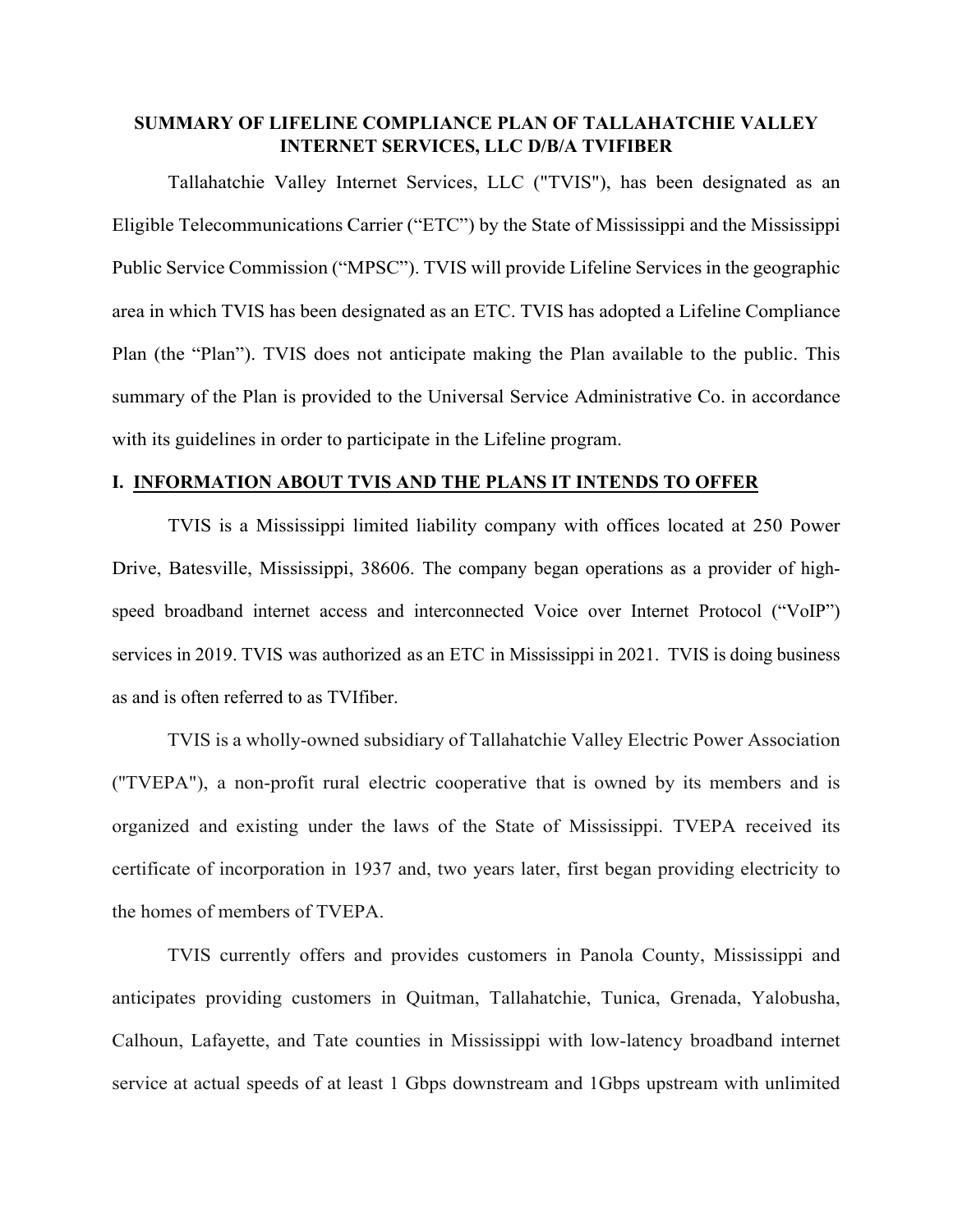monthly usage. TVIS also offers and provides customers in Panola County, Mississippi with VoIP service providing voice-grade access to the Public Switched Telephone Network with minutes of use for local service provided at no additional charge to end users, and access to the emergency services provided by local government or other public safety organizations, such as 911 and enhanced 911, to the extent the local government in an eligible carrier's service area has implemented 911 or enhanced 911 systems.

At this time, TVIS plans to offer the following Lifeline plans and services, subject to state specific requirements or requests from the MPSC. These plans are offered to both Lifeline and non-Lifeline subscribers, with a discount applied to the Lifeline customer. Services will be offered on a prepaid basis, and potentially also on a postpaid basis. TVIS does not charge any installation fees or fees for equipment. The prices listed below show the basic, non-Lifeline price and the price to the consumer with the \$9.25 or \$5.25 Lifeline credit applied as applicable. All plans will likely require a monthly payment by the customer. TVIS will provide unlimited usage for the \$9.25 and \$5.25 subsidy.

 TVIS is still determining the exact plans it will offer (reiterating the condition that plans will provide unlimited usage for the \$9.25 and \$5.25 subsidy), but sample plans would be as follows:

| <b>Features</b>        | Cost     |
|------------------------|----------|
| <b>Unlimited Usage</b> | Included |
| Call Waiting           | Included |
| 3 Way Calling          | Included |
| Caller ID              | Included |
| E911                   | Free     |
| Call Return            | Included |
| Call Forward           | Included |
| Caller ID Block        | Included |
| Robo Call Block        | Included |

**Residential Phone** Price: \$49.95 per month / Lifeline Price: \$44.70 per month.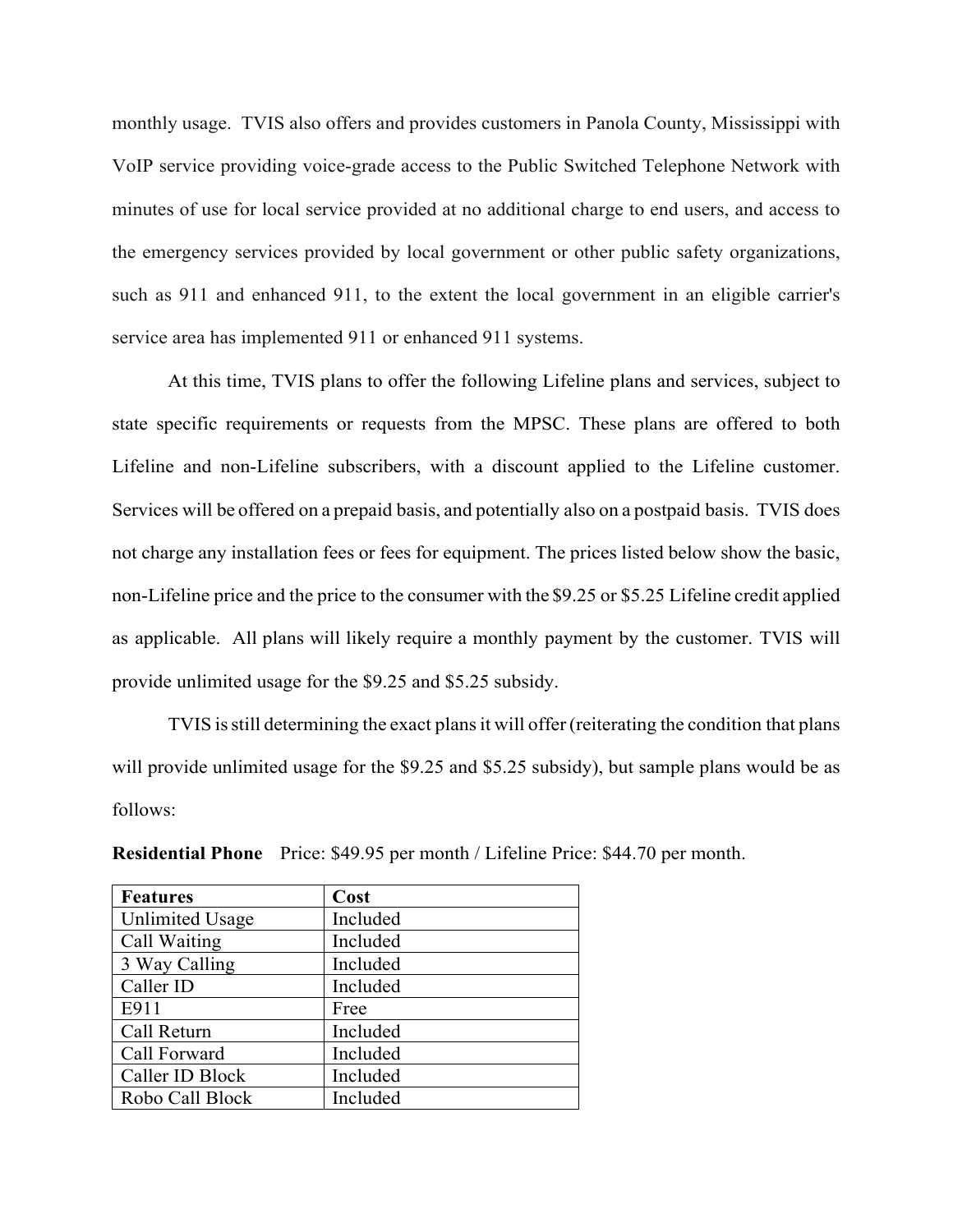| Call Detail Record | Included |
|--------------------|----------|
| Simultaneous Ring  | Included |
| Voicemail          | Included |
| User Portal        | Included |

**Residential 300 Broadband** Price: \$59.95 per month / Lifeline Price: \$50.70 per month. Add phone line for \$24.95 per month

| <b>Features</b>        | ost      |
|------------------------|----------|
| <b>Unlimited Usage</b> | Included |

**Residential 300 Broadband** Price: \$69.95 per month / Lifeline Price: \$60.70 per **+Whole Home Wifi** month. Add phone line for \$24.95 per month

| <b>Features</b>        | 'ost            |
|------------------------|-----------------|
| <b>Unlimited Usage</b> | <i>Included</i> |

**Residential 1 Gig Broadband** Price: \$79.95 per month / Lifeline Price: \$70.70 per month Add phone line for \$24.95 per month

| Features               | ost      |
|------------------------|----------|
| <b>Unlimited Usage</b> | Included |

**Residential 1 Gig Broadband** Price: \$89.95 per month / Lifeline Price: \$80.70 per <br>+Whole Home Wifi month Add phone line for \$24.95 per month month. Add phone line for \$24.95 per month

| <b>Features</b>        | Cost     |
|------------------------|----------|
| <b>Unlimited Usage</b> | Included |

## **II. SUBSCRIBER ELIGIBILITY**

TVIS will comply with the uniform eligibility criteria established in section 54.409 of the Federal Communications Commission's ("Commission") rules, as amended by and through the 2016 Lifeline Modernization Order. TVIS will not provide a consumer with Lifeline-supported service, unless and until it has confirmed that the consumer: (i) is a qualifying low-income consumer pursuant to section 54.409; (ii) has completed the eligibility determination and certification required by section 54.410 and sections 54.404 through 54.405; and (iii) has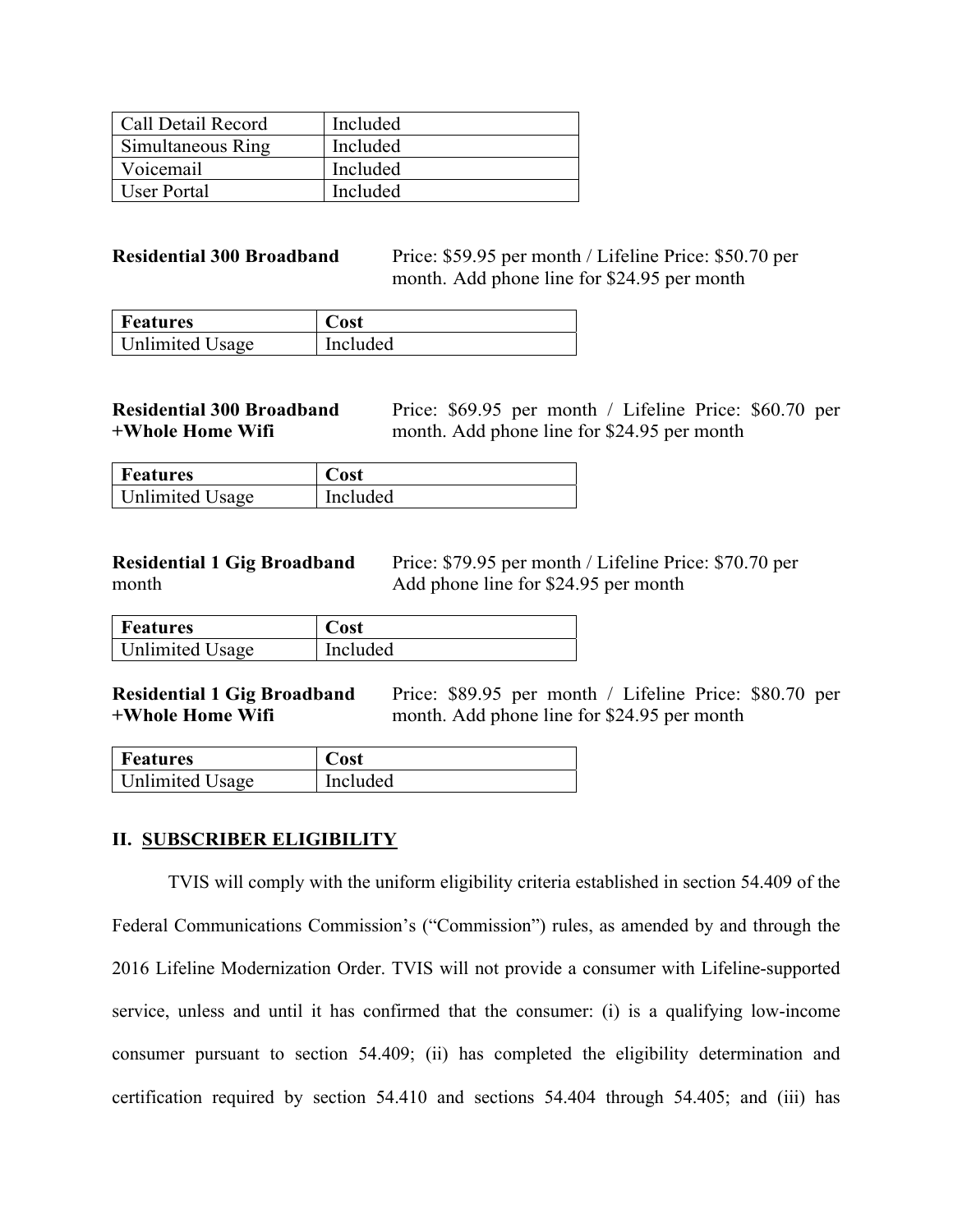completed any other necessary enrollment steps.<sup>1</sup>

 All prospective subscribers will be required to demonstrate eligibility based on either: (1) household income at or below one hundred-thirty five percent (135%) of the Federal Poverty Guidelines for a household of that size; or (2) the household's participation in one of the federal assistance programs listed in section 54.409 of the Commission's rules.<sup>2</sup> Accordingly, prospective subscribers will be enrolled only after their eligibility has been determined by the National Verifier in the National Lifeline Accountability Database ("NLAD").

 In addition, through the certification requirements described more fully in the Plan and the use of the NLAD, TVIS will confirm that prospective subscribers are not already receiving a Lifeline service and that there are no other subscribers to a Lifeline service in the prospective subscriber's household.<sup>3</sup>

## **III. PUBLIC SAFETY AND 911/E-911 ACCESS**

 TVIS offers the services that are supported by Federal universal service support mechanisms under 47 U.S.C. § 254(c), either using its own facilities or a combination of its own facilities and resale of another carrier's services. TVIS will provide its customers with access to the emergency services via E-911.

### **IV. MARKETING AND DISCLOSURE REQUIREMENTS**

 TVIS will include the following information regarding its Lifeline supported offerings on marketing materials pertaining only to Lifeline supported offerings: (1) it is a Lifeline-supported service; (2) Lifeline is a government assistance program; (3) the service is non-transferable; (4) only eligible consumers may enroll in the program; (5) the program is limited to one discount per

<sup>1</sup> 47 C.F.R. §§ 54.409, 54.410, 54.404, 54.405.

<sup>2</sup> *2016 Lifeline Modernization Order* ¶ 7; see 47 C.F.R. § 54.409(a)(2), (b). 3

 $3$  47 C.F.R. § 54.409(c).